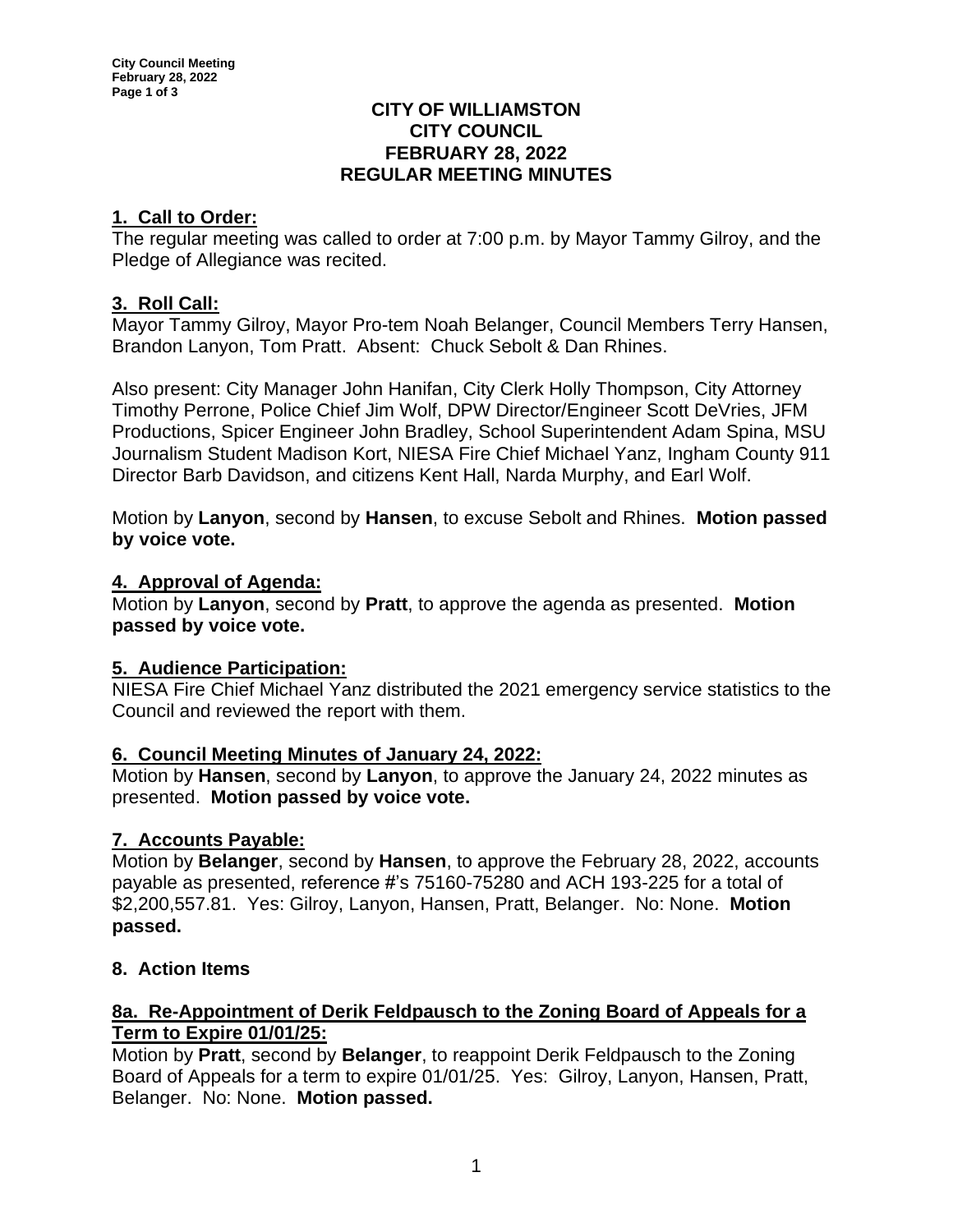### **8b. Williamston Poverty Exemption Resolution:**

Motion by **Lanyon**, second by **Pratt**, to approve the Resolution to Adopt Poverty Exemption Eligibility Requirements, Income Standards/Asset Test and Application for 2022. Yes: Gilroy, Lanyon, Hansen, Pratt, Belanger. No: None. **Motion passed**.

# **8c. Red Cedar Jubilee Application and Permit for Sale & Consumption of Alcohol in Howard Dahlstrom Memorial Park & Liquor Control Commission Resolution:**

Motion by **Pratt**, second by **Belanger**, to approve the application and permit for sale and consumption of alcohol in Howard Dahlstrom Memorial Park. Yes: Lanyon, Hansen, Pratt, Belanger, Gilroy. No: None. **Motion passed.**

Motion by **Pratt**, second by Lanyon, to approve the Liquor Control Commission Resolution application for special license for the Red Cedar Jubilee. Yes: Lanyon, Hansen, Pratt, Belanger, Gilroy. No: None. **Motion passed.**

# **8d. Water Treatment Plant Tonka Service Contract:**

Motion by **Lanyon**, second by **Hansen**, to authorize City Staff to have Kurita America, Inc. of Minneapolis, Minnesota perform an evaluation service call on the Water Treatment Plant filter systems in an amount estimated at \$6,724 but Not-to-Exceed \$10,000. Yes: Hansen, Pratt, Belanger, Gilroy, Lanyon. No: None. **Motion passed**.

### **9. Discussion Items**

# **9a. Presentation & Discussion – Digital Signs Message Board:**

Earl Wolf and Adam Spina presented their proposal and ideas for a digital message board to the Council.

Manager Hanifan will bring back a policy and potential costs for Council to consider at their next meeting.

# **11. Department Head Reports**

#### **11a. City Manager:**

Manager Hanifan submitted a written report was submitted for Council review and highlighted some of the items in his report.

# **11b. Police Chief:**

Chief Wolf reported they now have six full-time officers and are fully staffed. He also thanked Chief Yanz for working with their department. The Police are also taking speeding seriously in the City and are writing tickets and issuing warnings. He is very serious about traffic safety, but it is their goal to keep everyone safe.

Chief Wolf introduced Barb Davidson from Ingham County 911 Dispatch that they work with.

# **12. Committee/Sub-Committee Reports:**

Councilman Pratt reported on the latest NIESA meeting.